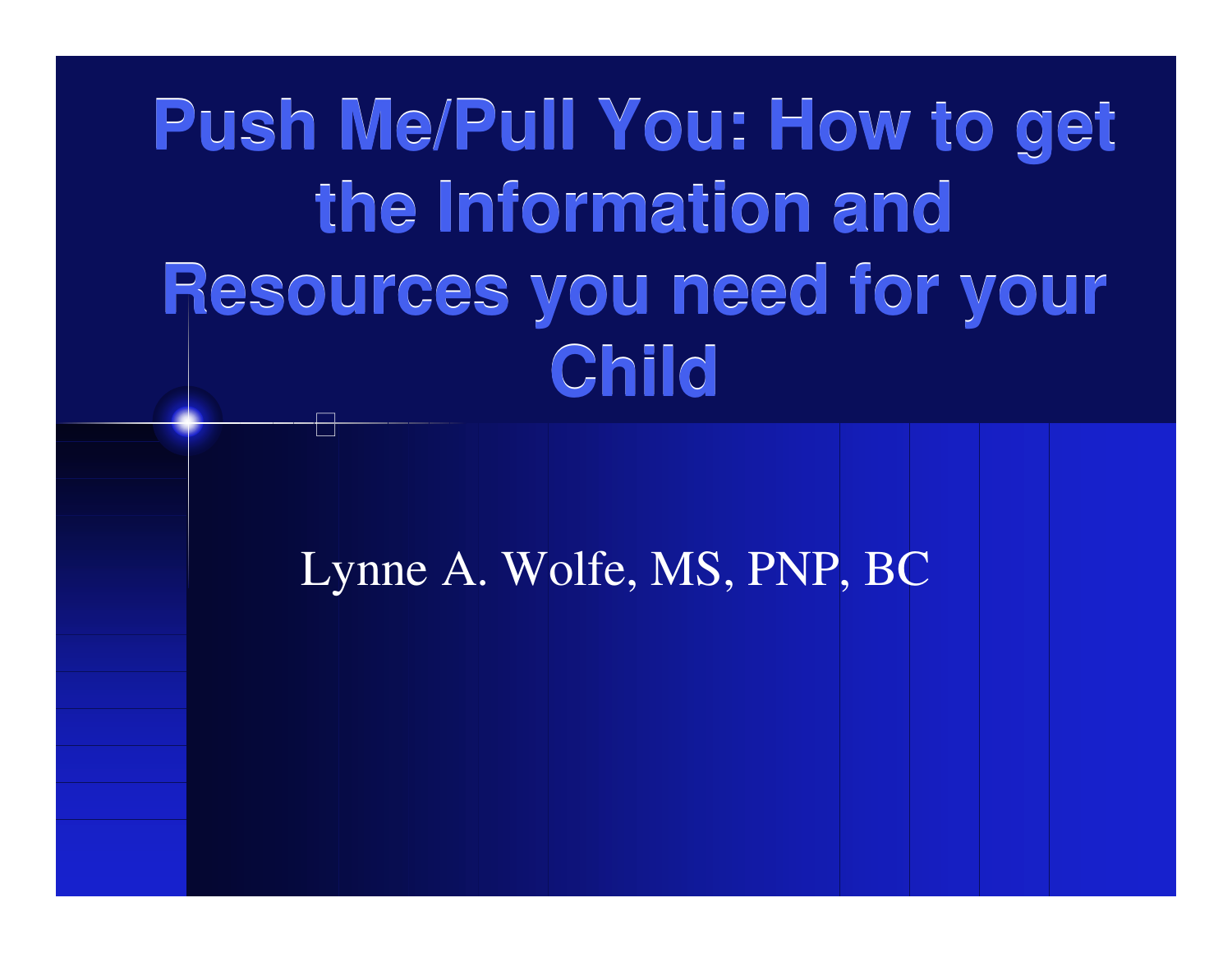### **Professionals**

- Physicians
- Dieticians
- Nurse Practitioners/Nurses
- Genetic Counselors
- Subspecialists **Cardiologists** Neurologists Gastroenterologists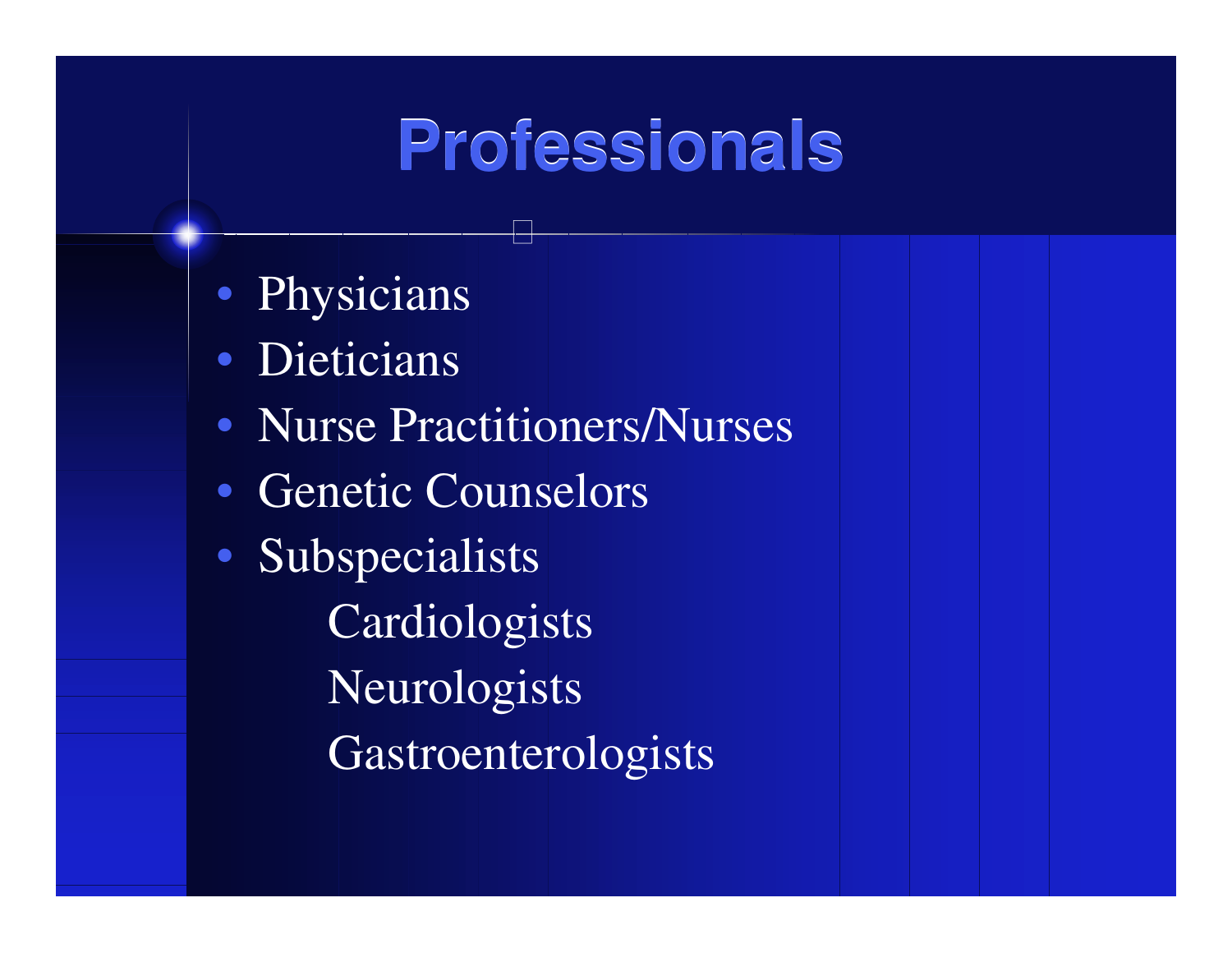## **Diagnostic Tests**

- Blood
- •• Urine
- Skin Biopsies
- DNA Analysis
- WHY DO THEY TAKE SO LONG ???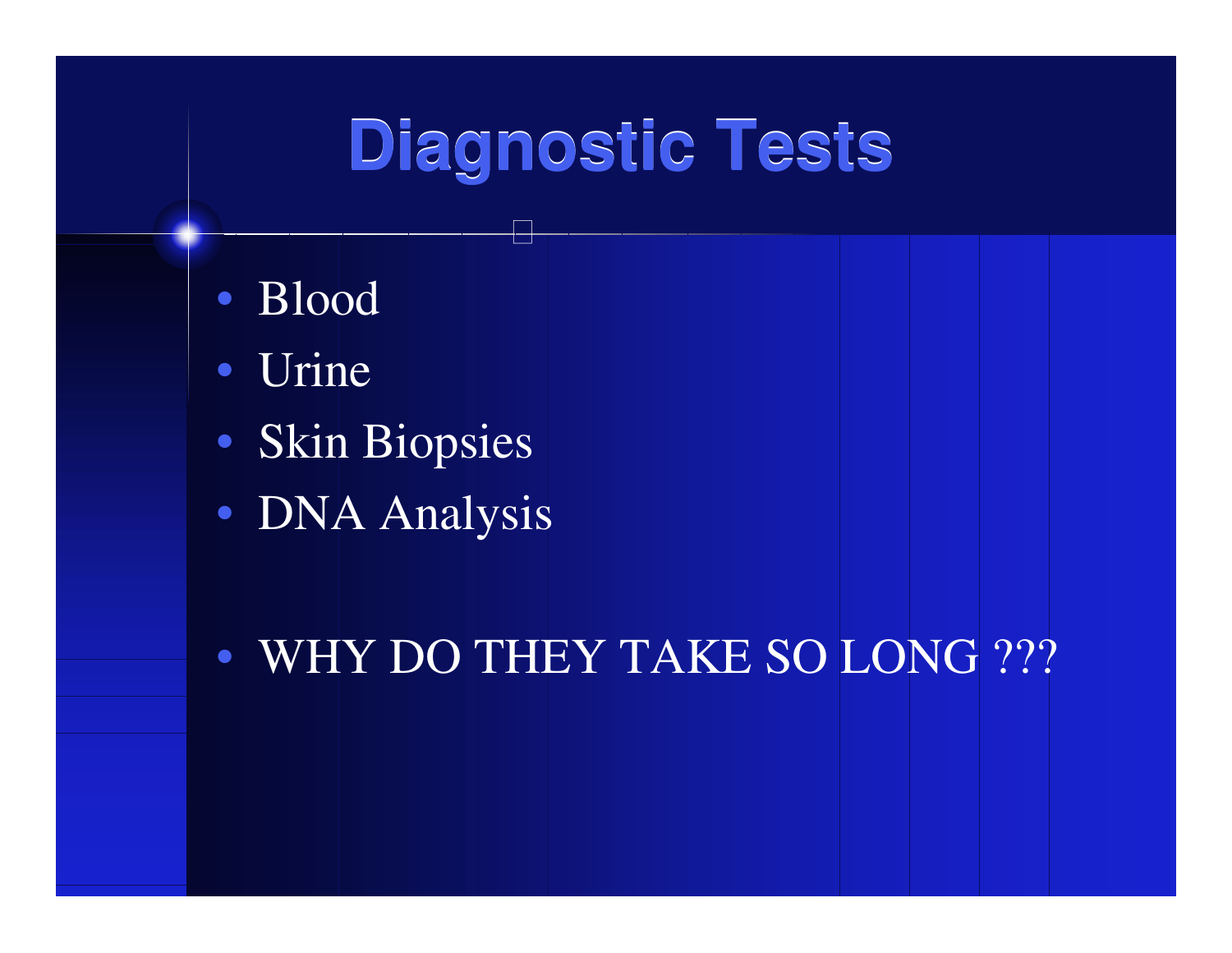## **Record Keeping**

- Diagnostic Tests
- Home Care Protocol
- Emergency Protocol
- Tax Deductions
- Contact Numbers
- Travel Resources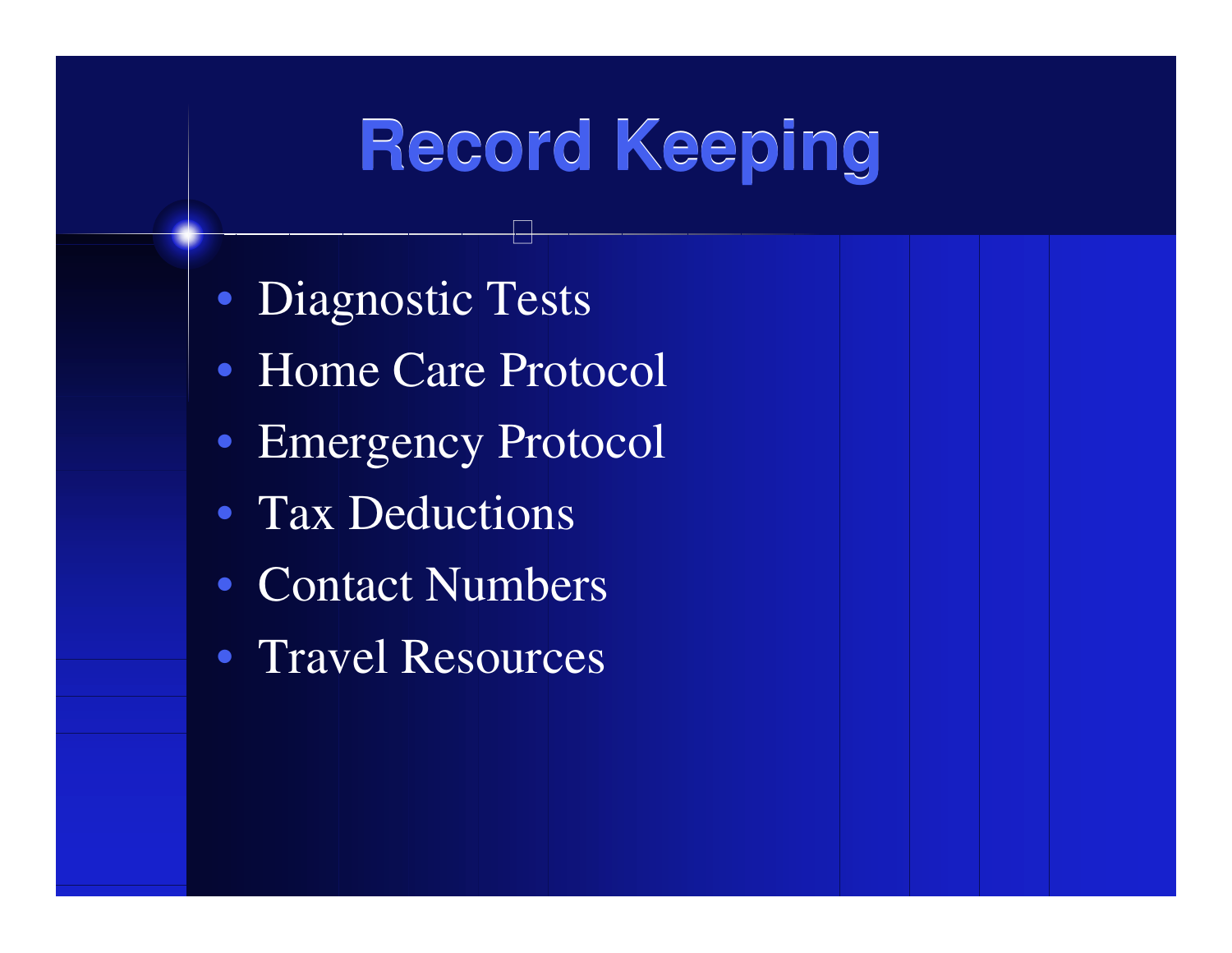## **Social Support**

- Family
- Friends
- Community Agencies
- Home Nursing Care
- Counselor
- •Church
- PCP, Metabolic Team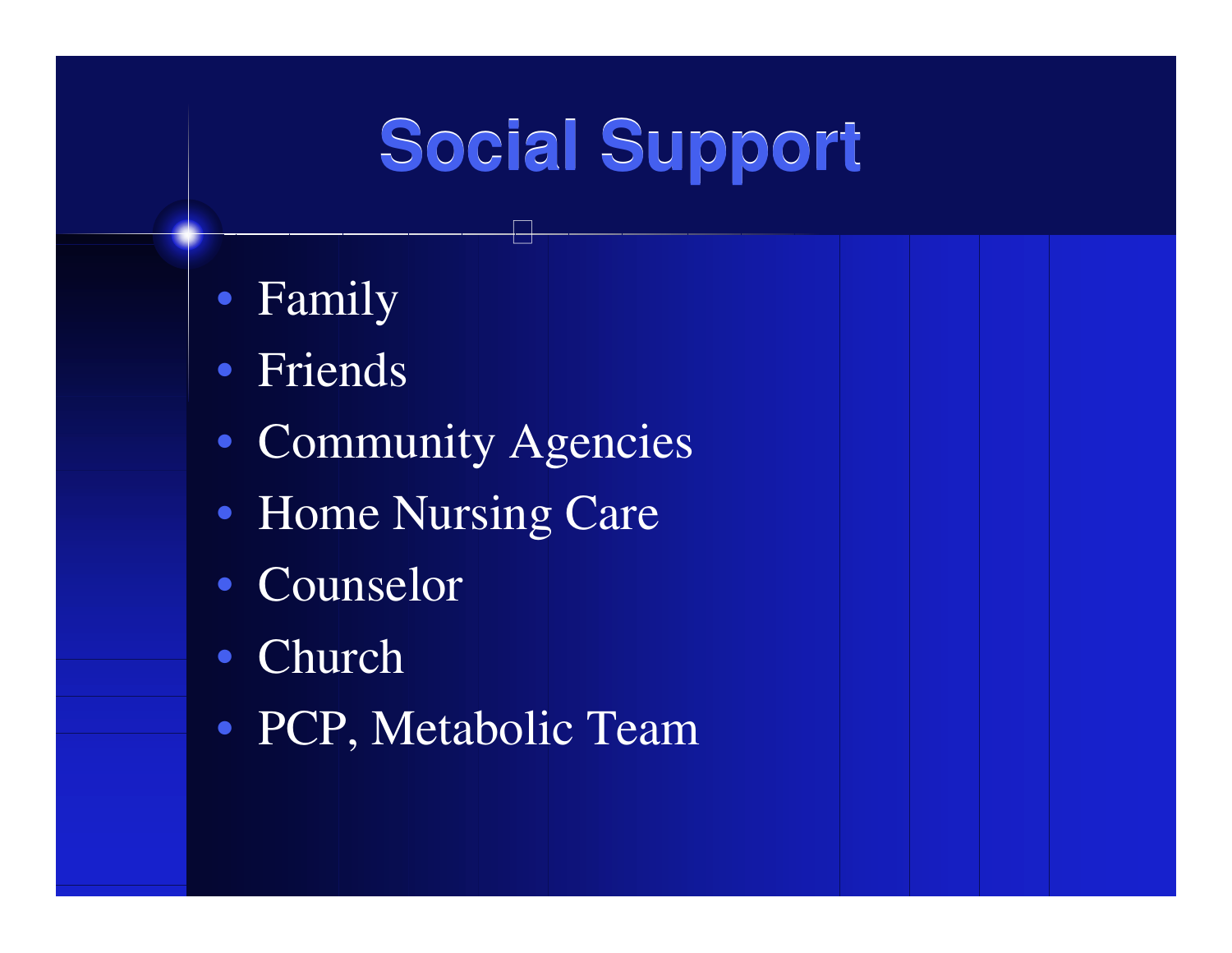# **Support Groups**

- Local children with special needs
- Diagnosis specific
- State based; Parent to Parent, Family Voices
- Title V Programs
- State Assistive Technology Programs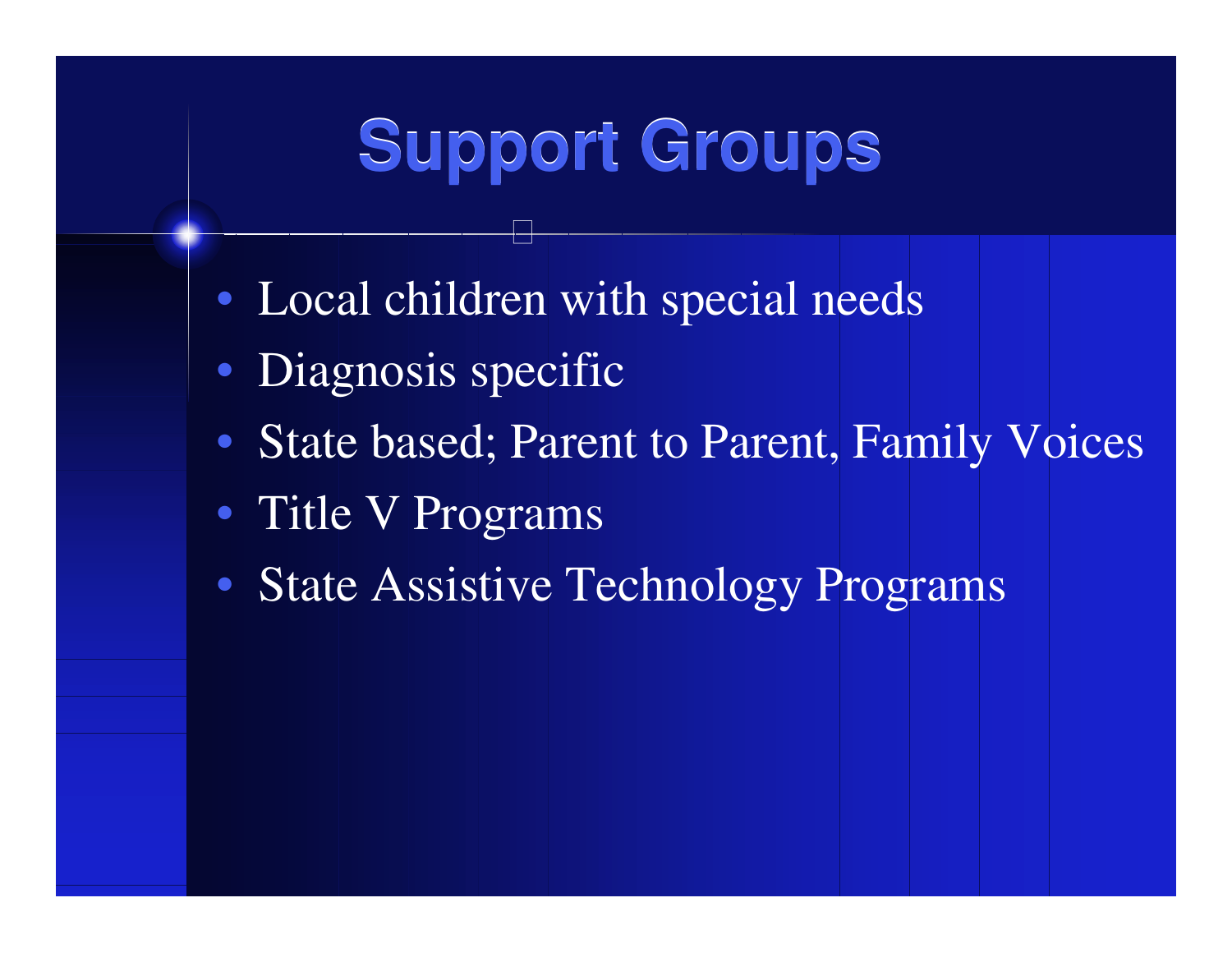## **Family Support Web Resources**

- •http://www.childrenwithdisabilities.ncjrs.org/
- •http://www.familyvillage.wisc.edu/index.htmlx
- •http://www.eparent.com/
- •http://www.familyvoices.org/stateinfo.html
- •http://www.coping.org/
- •http://www.grievingchild.org/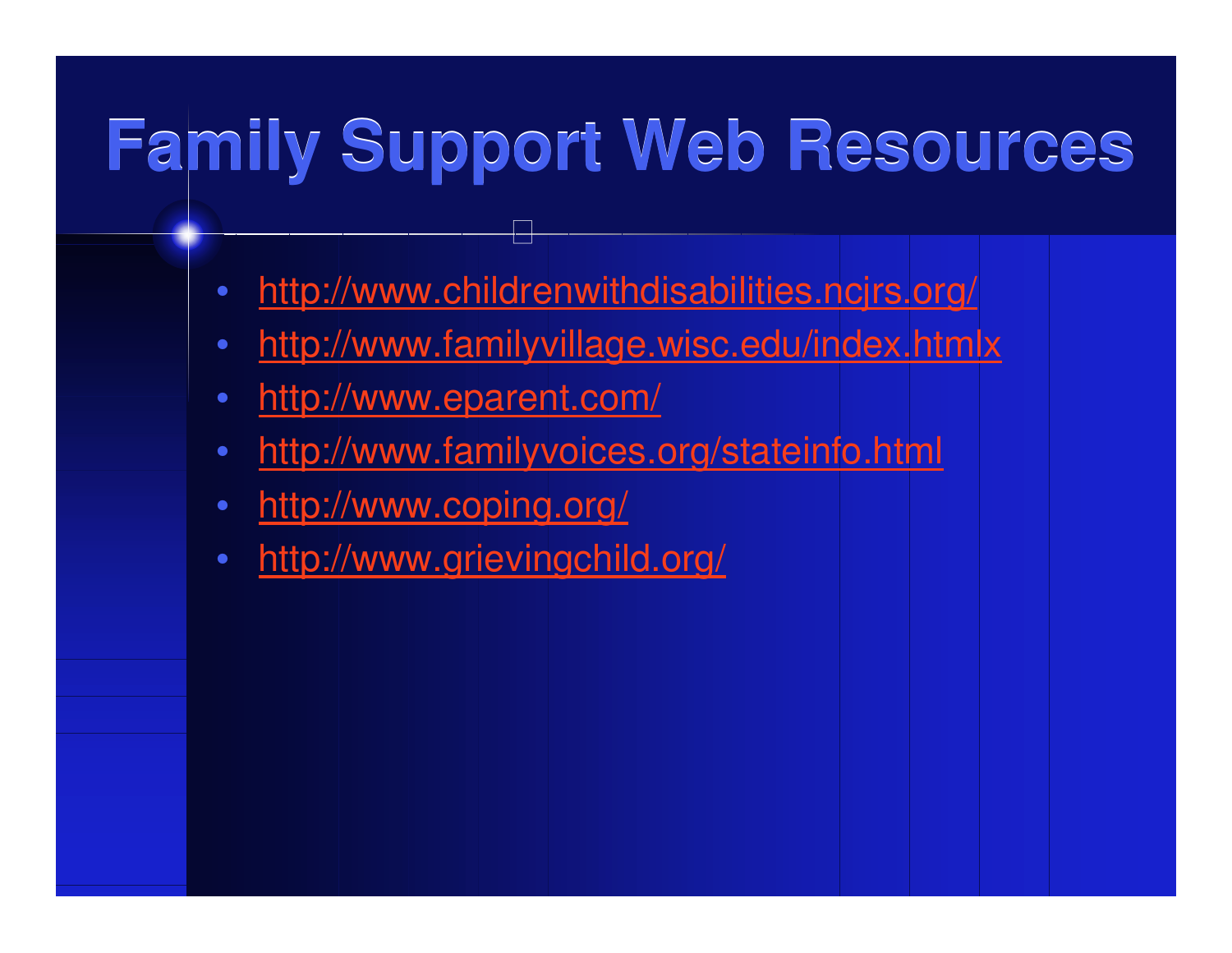## **Direct Care Web Resources**

- •http://www.iacprx.org
- •http://www.benefitscheckup.com/
- •http://www.medicalert.org/emblemssports.asp
- •http://specialchildren.about.com/?once=true&
- • http://www.zevex.com/therapeutics/products/pumps/e nteralite.cfm
- •http://www.hcfa.gov/medicaid/stateplan/
- •http://www.nal.usda.gov/fnic/cgi-bin/nut\_search.pl#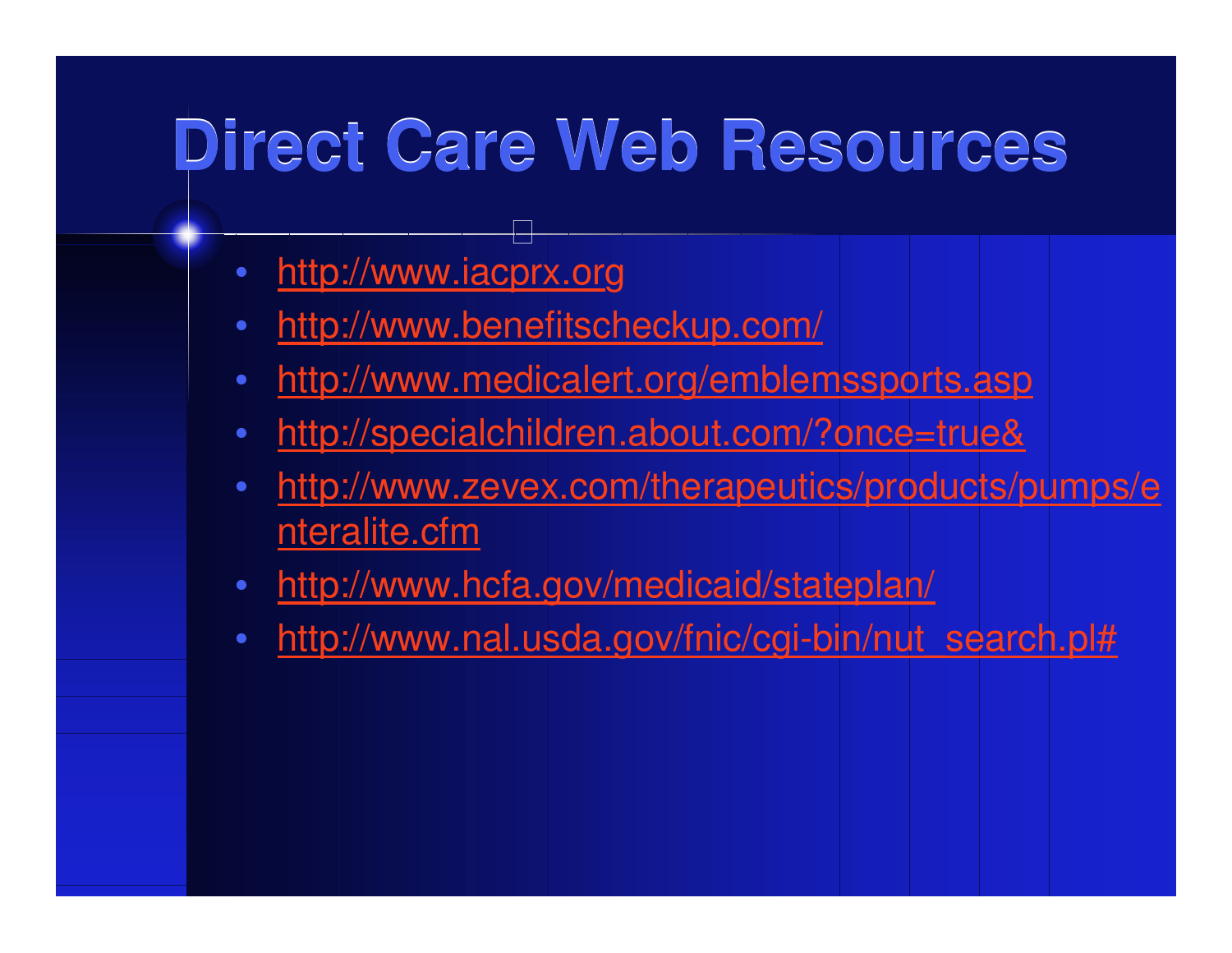#### **Special Education Web Resources**

- •http://www.wrightslaw.com/
- •http://www.ldonline.org/whats\_new/new.html
- •http://www.504idea.org/504resources.html
- •http://www.coping.org/involvepar/involve.htm
- •http://www.nichcy.org/
- •http://www.edlaw.net
- •http://www.kidstogether.org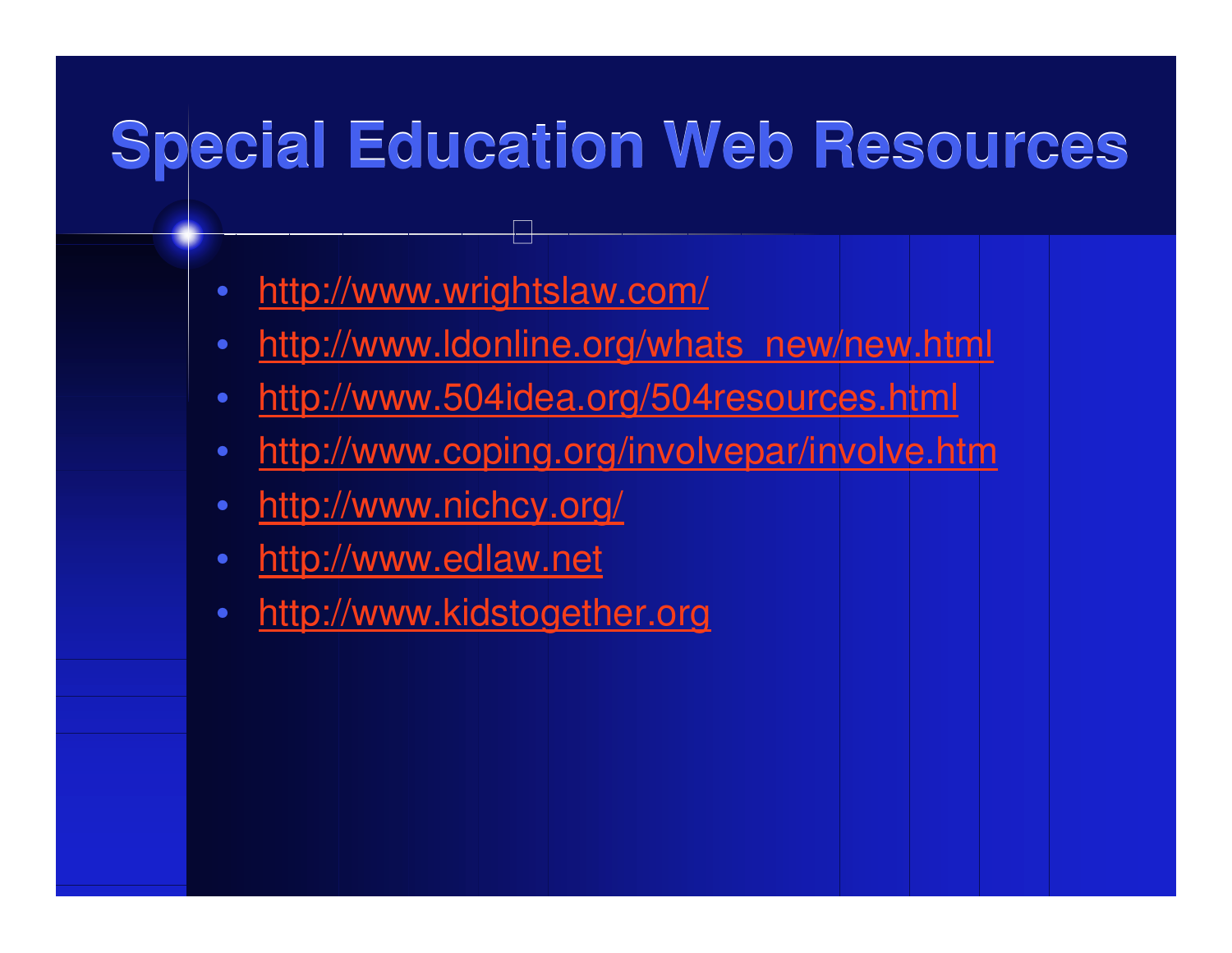#### **Other SPED Resources**

• Section 504 Primer for Parents, Educators & Administrators, 02/2002 by John Copenhaver Email: cope@cc.usu.edu

US Supreme Court 1999 School Nursing Services for Special Children